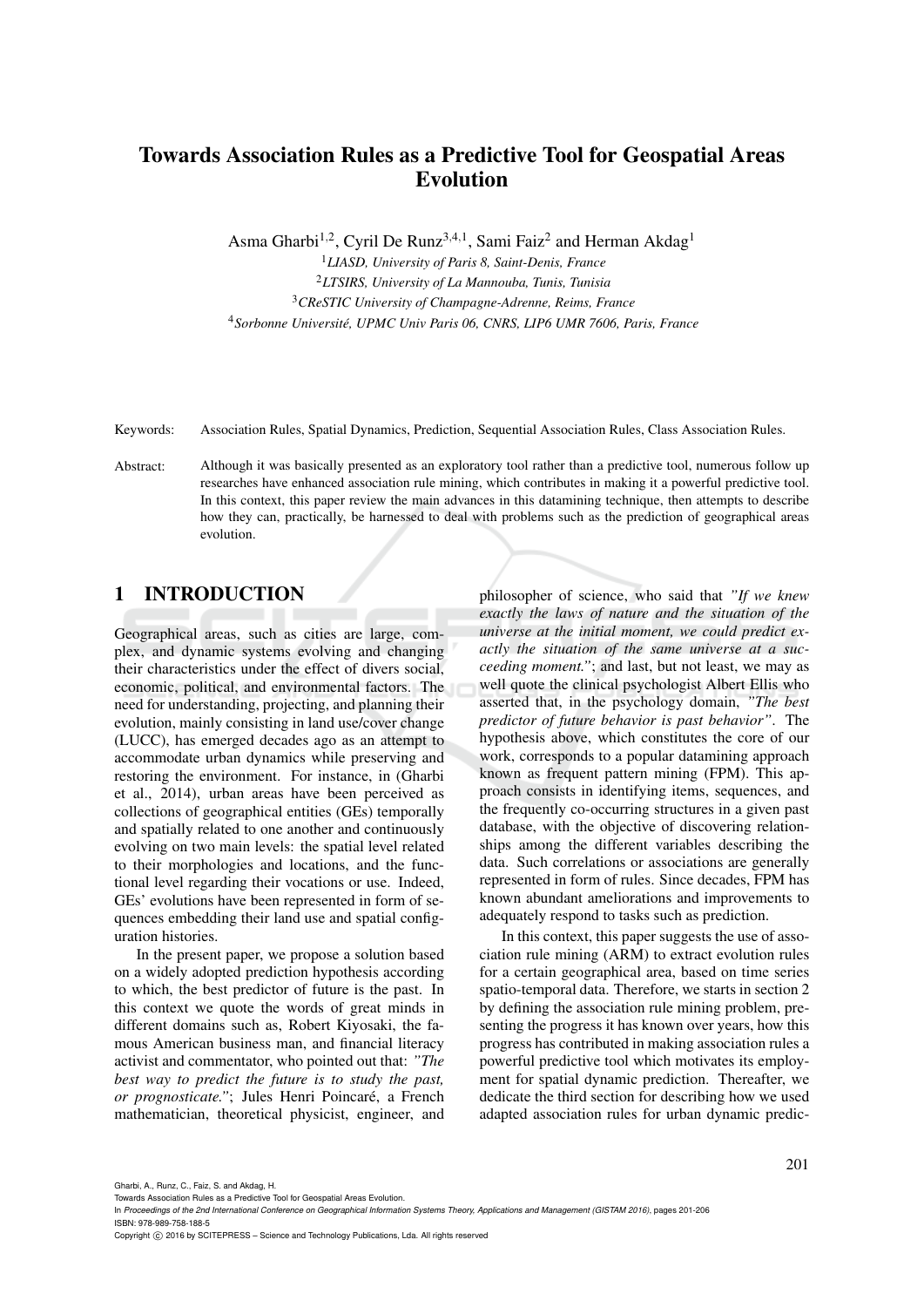tion. Finally, in section 4, we draw a conclusion.

## 2 ASSOCIATION RULE: DEFINITION AND EVOLUTION

#### 2.1 Problem Statement

Association rule mining is a fundamental datamining task which aims at discovering useful regularities, called associations, in a given database, through identifying all the frequently co-occurring items. The formal definition of association rules can be stated as follows: Let *D* be a transaction database and *T* a set of transactions  $(T=\{t_1, t_2, t_3, ..., t_n\})$  of *D*, composed of a set of items  $I = \{i_1, i_2, i_3, ..., i_x\}$ , such that  $t_i \subseteq$ *I*. An association rule represents an implication in the following form: $X \longrightarrow Y$ , where X and Y are sets of items, called itemsets; *X*,  $Y \subset I$ ; and  $X \cap Y = \emptyset$ .

Since it was first introduced in (Agrawal et al., 1993), association rule mining has been a focused research area in machine learning and knowledge discovery, over decades. Apriori is one of the most popular first presented algorithms. It proceeds in two steps:

- 1. Generation of all frequent itemsets using a levelwise complete search algorithm. It generates candidate itemsets, based on the downward closure property. Then it scans the database to determine their support values and keep only the frequent ones. An itemset is called frequent if its support count (the number of transactions containing this itemset) is equal or greater than a user-specified minimum support (minsup).
- 2. Generation of confident association rules from the found frequent itemsets. In other words, a rule with a confidence value above a user-specified minimum confidence (minconf).

#### 2.2 Evolution of the Concept

Association rule mining is a datamining technique characterized by its understandability, simplicity over other supervised techniques, intuitiveness and, ease of implementation. This technique represents a simple method, free from model-based assumptions, that is, it eschews linearity assumptions underlying many classical supervised classification, regression, and ranking methods, and directly models conditional probabilities (ex:  $P(y|a)$ ). In fact, association rule mining proceeds by looking for correlations based on subsets of frequently co-occurring past events (items) in order to generate a set of if-then rules. Unlike classification rule mining techniques which can predict only one attribute, association rules involve the prediction of any attribute in the data set. The generated rules form, then, richer models that are, moreover, interpretable and easy to understand by human users (i.e., given the rule if *X* then *Y*, it is obvious that *Y* was recommended because *X* is satisfied).

The key strength of ARM is its completeness and exhaustivity in terms of generation of rules. Indeed, in traditional classification techniques (e.g., decision tree, decision lists, neural networks, etc.) a small subset of rules is produced, based on various heuristics, however, ARM consists in finding all the frequently appearing patterns in the given database. Thus it doesn't miss any detailed rule that might be important in some application cases. Another main advantage of ARM over some other supervised learning paradigms is its ability to handle the "cold start" problem (i.e., related to small training datasets). Actually, in these paradigms, a large sample is necessary for generalization, as bounds scale only with the sample size. However, in association rules, the user-specified minsup threshold guarantees that predictions can be made only when there are enough data, even if it is a small amount of it.

Besides to their proper strengths ARM has, over years, undergone improvements and extensions. Althought its capability to generate rules in linear time and even scale up to large database, first algorithms (i.e, Apriori) presented three main challenges: the multiple scans of transaction database, the generation of a huge number of candidates, and the tedious workload of support counting for candidates.Tremendous number of algorithms attempting to deal with these challenges and aiming at improving the computational capacity and the use efficiency of the memory have been reported. Most of them have focused on three main ideas:

- Reducing passes of transaction database scans like partitioning-based algorithms, transaction reducing algorithms, and algorithms without candidate generation (FP-growth, H-mine), etc.)
- Shrinking the number of candidates: sampling-<br>based algorithms, hash-based algorithms, hash-based algorithms, condition-based algorithms, etc.
- Facilitating support counting of candidates like algorithms using vertical data format (ECLAT), hash-based algorithms, etc.

More explanation of these latter with references of examples of their implementations and examples of algorithms corresponding to further methodologies, can be found in (Aggarwal et al., 2014).

Actually, the numerous efforts made to improve the performance of existing mining algorithms, has, considerably, helped with the objective of efficiently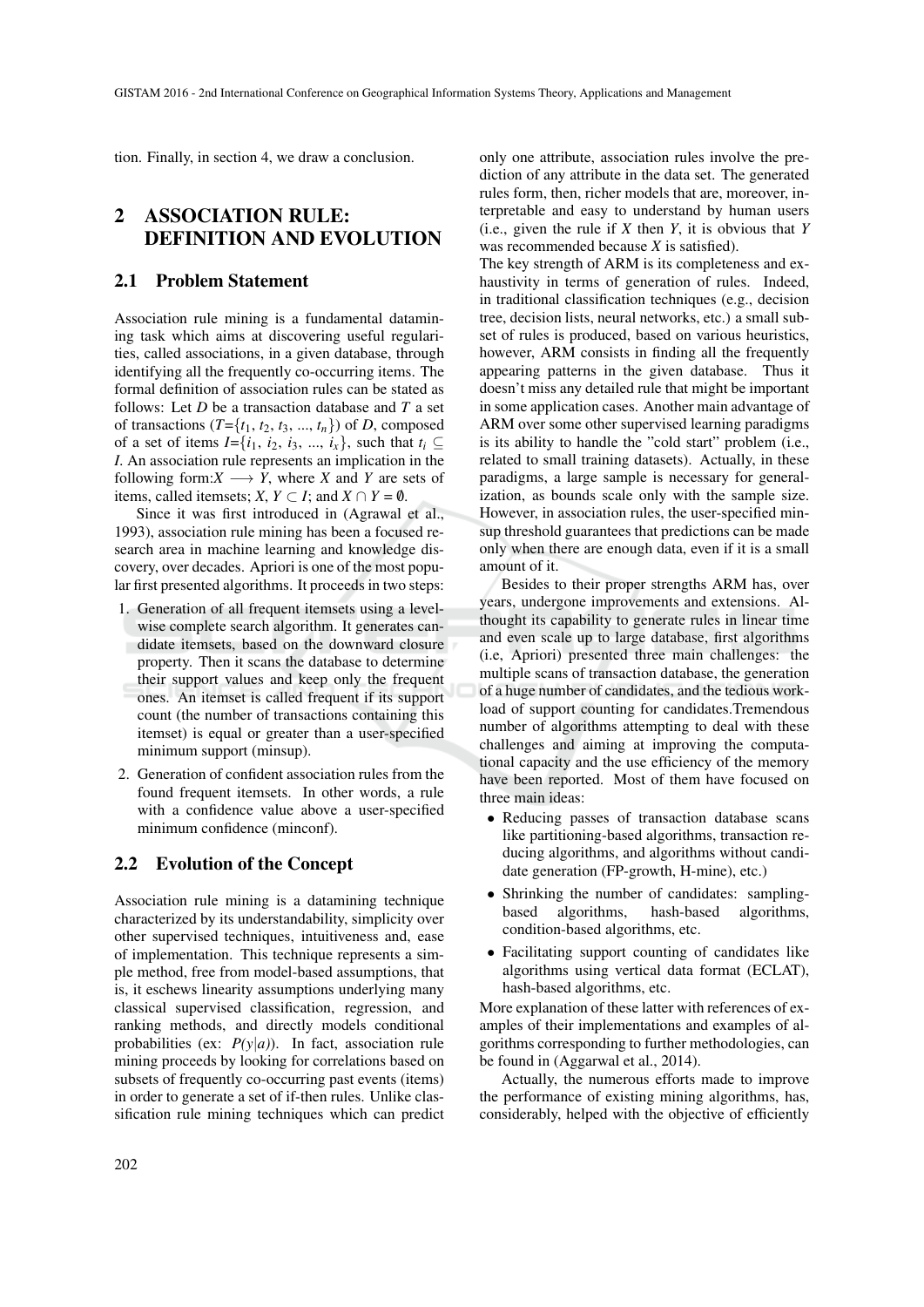handling the huge amount of data required for some prediction applications. Besides to these efforts mainly related to performance issues, other advances in association rule mining have been proposed which enhanced their analytical and most importantly predictive capabilities and broaden their application scope (e.g., spatio-temporal dynamics). Among these one may mention, spatio-temporal association rule mining to capture time and space dependent patterns, quantitative and fuzzy association rule mining to better handle real life descriptors, mining with multiple minsups to not skip rarely occurring but important patterns, and class association rule mining to cover other tasks such as classification and prediction. Class Association rule (CAR) mining algorithms consist in discovering rules in the form of  $a \rightarrow b$ , where the consequence part (*b*) have to be an item labelled as a class. These rules can then be used to predict the class of unclassified records. This method enables users to decrease the number of generated rules by precising which form of rule they are interested in. CARs showed, as well, success in different prediction applications. It was even reported in many experimental studies, as for instance (Thabtah et al., 2004), that this approach can outperform traditional classification methods, such as decision trees, in constructing a more accurate predictive systems.

#### 2.3 Association Rules in the Prediction Framework 4ND TECHNO

A predictive association-based model uses the antecedent of a rule to predict the consequent of the rule. In other words, it indicates what item is likely to occur given the occurrence of a certain itemset. This type of models have been employed for many applications in different domains, one may cite predicting customer's likely future purchases, in the context of basket market analysis (Chen et al., 2014); in biology, the prediction of proteins functions, based on the proteinprotein interaction networks (Park et al., 2015); in medicine, the prediction of the risk level of the patients having heart disease (Ilayaraja and Meyyappan, 2015); and last but not least, in the energy management field association rules have been employed for the prediction of buildings Occupant Location. In fact, this problem consists in determining the location of buildings occupants, based on their movement historic, to maximize heating, ventilation, air conditioning (HCAC) energy efficiency. In other words, operate HCAC systems in accordance with occupant movements to satisfy their needs without squandering energy (Ryan and Brown, 2013).

Several other works such as (Lin and Li, 2015)

have demonstrated how association rule mining can also be employed for extracting spatio-temporal patterns related, for instance, to urban dynamics (e.g., urban growth or land use/cover change). This type of application discovers patterns related to spatiotemporal relationships which are typically embedded in geospatial data instead of being explicitly encoded in the database. Spatial association rules handle pieces of information such as location and topology of items to extract frequent patterns mainly showing the interaction of two or more space-depending attributes or spatial objects. While the Temporal rules, captures timedependent attributes to reveal knowledge about the cyclic, periodic or sequential nature of some patterns. The real added value of mining association rules in a temporal context is to gain more predictive capabilities. For instance in sequential rule mining (Rudin et al., 2013), both, the occurrences of items and the order between these occurrences counts in producing rules that attempt to determine what event will next be revealed based on sequences of past events.

Spatial and temporal relationships could have hierarchical aspects. For instance, in the case of land cover an industrial zone can be also denoted as a developed zone in a higher hierarchy level. Hence both rules involving "developed zones" and others involving "industrial zones" are then generated. In this context, Association rules has been extended to Multilevel association rules which support the hierarchical aspect of patterns such as spatio-temporal relationships. Association rules are conventionally designed for handling only categorical data. However, spatial relationships include as well, metric relationships such as distance that are described with numerical data. This issue has been addressed by presenting quantitative association rule mining which has been combined afterward with fuzzy sets theories to address the imperfect aspects of spatial relationships (e.g., determining degrees of neighborhood through partial membership to intervals of the distance attribute) (Farzanyar and Kangavari, 2012).

## 3 OUR PROPOSAL

In this section we propose an apriori based approach for mining rules predicting the evolution of geographical areas. Our goal is to demonstrate how the advances mentioned in section 2 can be harnessed to make association rule mining suitable for this prediction problem. Based on spatio-temporal data, we aim at extracting rules which involve particular temporal and spatial relationships in order to indicate the next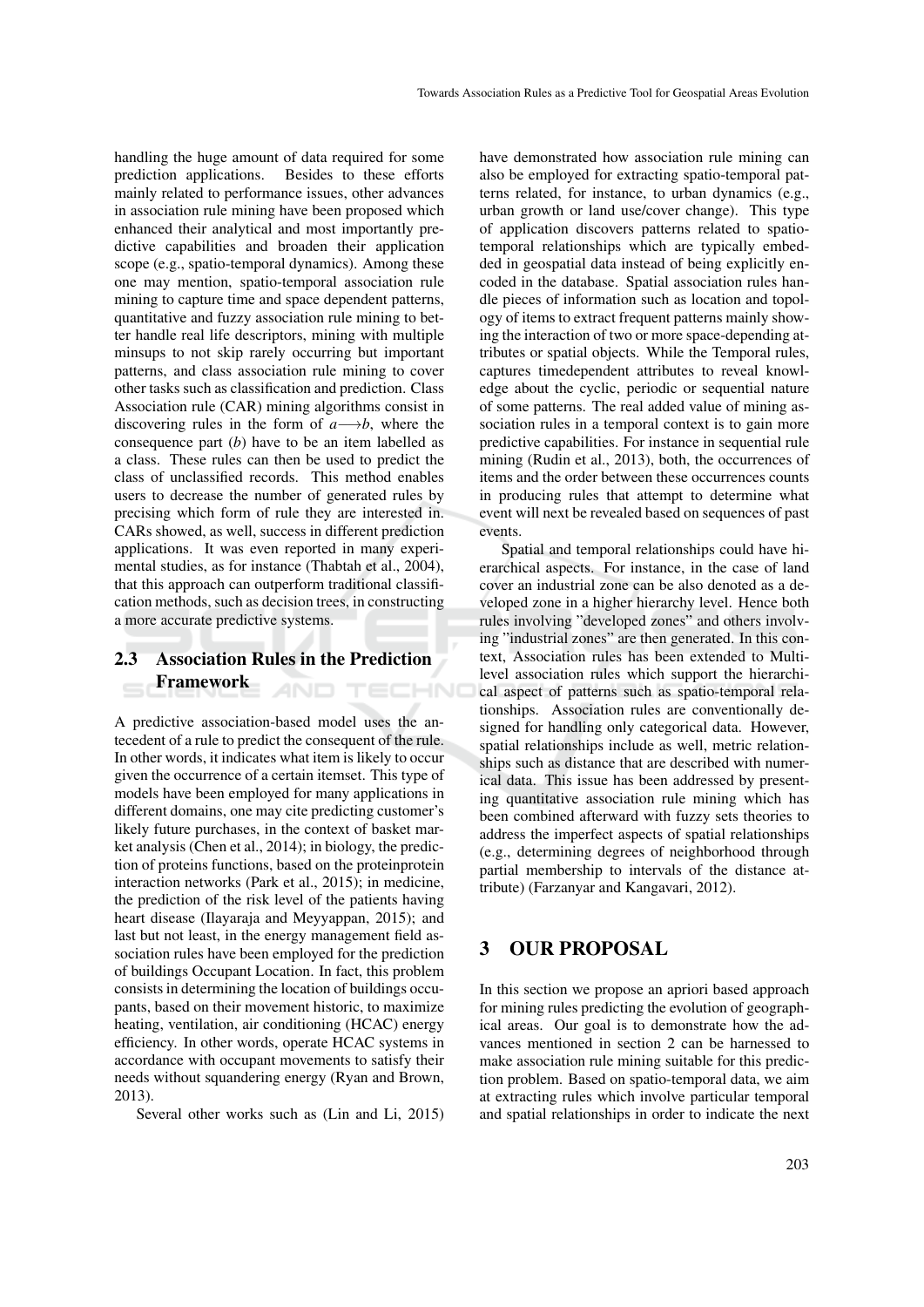evolution (i.e., next land cover for a certain geographical zone).

In the present work, geographical entities are characterized by their functions (e.g., land use/cover), spatial relationships are represented by their neighborhood interrelations, and temporal relationships are represented by sequential occurrences (successions) of GEs (see figure 1).



Figure 1: The Considered Spatio-temporal Relationships.

As regards identifying the spatial relationships of neighbourhood among entities, two approaches may be adopted. The first one defines neighbouring entities as directly adjacent ones, and the second, considerate that, given two GEs E1 and E2, E2 is a neighbour of E1 if the distance between them is under or equal to a user-specified threshold. In the second case, the continuous numerical attribute of distance will be discretized into two categorical values: neighbour and non-neighbour. However, the strict membership or non-membership to either of these categories can lead to a problem of misestimating distance values near the borders. In order to deal with this problem, we propose to consider the concept of partial membership using a membership function defined based on fuzzy sets theories.

It is worth noting that this approach supports two different applications: addressing entities consisting in geographically delimited zones and addressing buildings as the studied entities. In the first case, the functional level of evolution is related to land use/cover change, and in the second, it regards functions of building (e.g., residential, industrial, administrative, leisure equipements, etc)

#### 3.1 Dataset

In our context, the Spatio-temporal database describes all the geographical entities situated in the studied geographical zones at different consecutive dates. Corine Land Cover Database is an example, of which an extract is given in figure 5. It provides pieces of information regarding their functional (e.g., land cover), and spatial characteristics (e.g., locations, surface area, form, etc).

The first task in applying association rule mining consists in proposing, from the available spatio-



Figure 2: Spatio-temporal Data.

temporal data, an appropriate format for the learning dataset. This latter will, afterwards, be used to extract adequate rules for our prediction problem. The dataset, in the present approach, is composed of instances that each represents the evolution history of a geographical entity (see figure 3.a).



Figure 3: An Example Illustrating the Extraction of Learning Attributes. **JBLICATIONS** 

In fact, the evolution trajectory (history) of a certain geographical entity is encoded in the form of a transaction composed by:

- A sequence of its past evolutions (sequence of past functions). In the example illustrated in figure 3.b the SPF attribute corresponds to < *SPF* :  $f_1 f_2 f_3 >$ .
- A set of items representing the functions of the neighbouring entities of each entity involved in the evolution sequence . In the example above,  $\langle F : f_2 : N : f_5 \rangle$ , represents the neighbourhood relationship between the entities E2 and E5, respectively, characterized by the functions  $f_2$  and *f*5.
- An item representing the succeeding function  $(f_4)$

Hence, the set of attributes of our dataset is *A=*{*sp f*<sup>1</sup> *, sp f*2*, sp f*<sup>3</sup> *,..., sp fn, N*1*,N*2*,..., Nx, s*1*, s*2*,..., sn*}. *n* denotes both the number of transactions which is equal to the number of sequences of past evolutions, and the number of successors. *x* denotes the number of neighbours,  $n < F = \{f_1, f_2, f_3, ..., f_x\}$  with F is the set of all possible functions of entities. In the context of the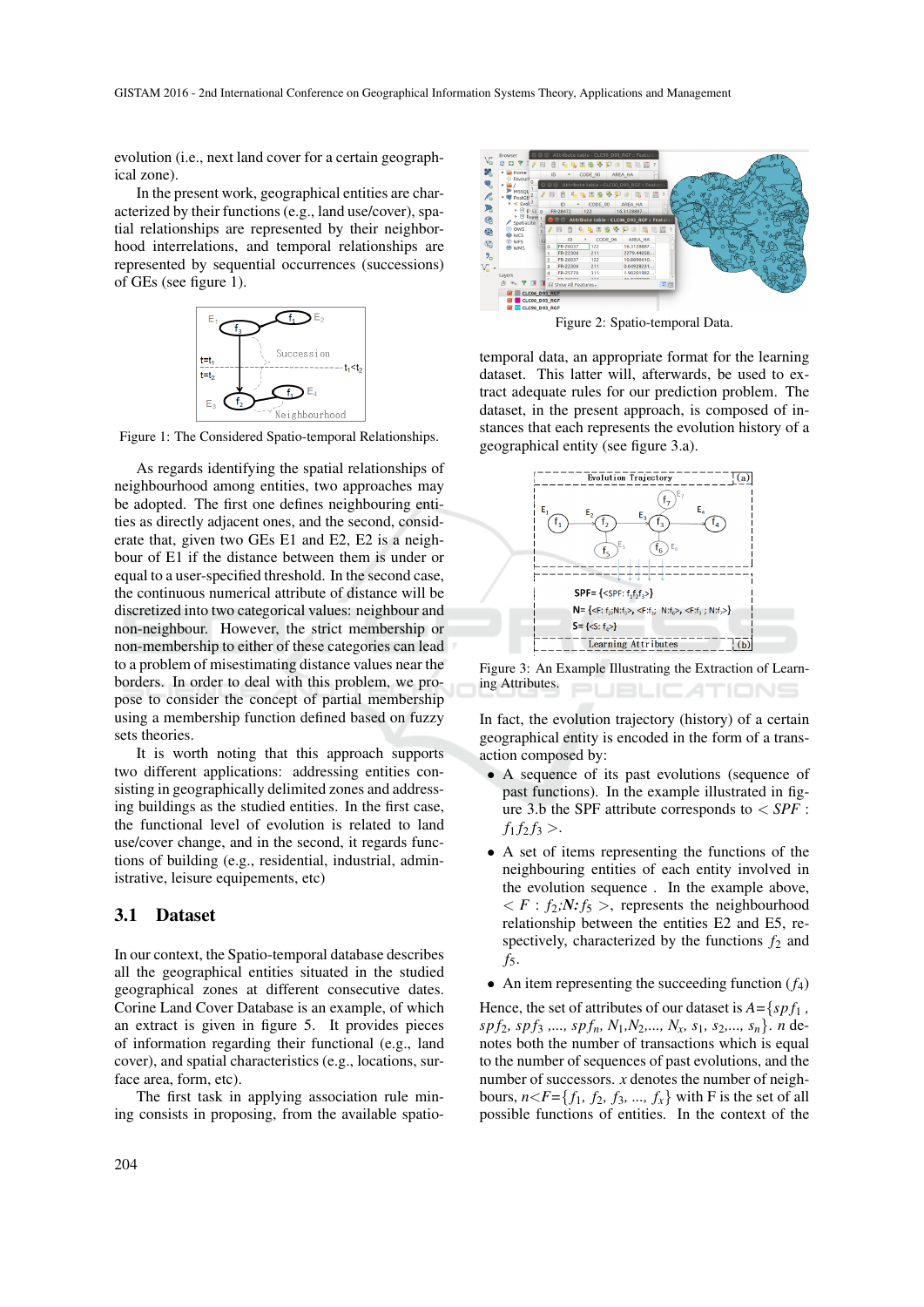| nstances |                  |  |  |  |          | $ \!\! <\!\! F\!:\!\! f_{1}> \!\! \mid \!\! <\!\! F\!:\!\! f_{2}> \!\! \mid \!\! <\!\! F\!:\!\! f_{3}> \!\! \mid \!\! <\!\! \mathrm{SPF}\!:\!\! f_{1}f_{2}> \!\! \mid \!\! <\!\! F\!:\!\! f_{2}\! \rangle N\!:\!\! f_{5}> \!\! \mid \!\! <\!\! F\!:\!\! f_{3}\! \rangle N\!:\!\! f_{6}> \!\! \mid \!\! <\!\! F\!:\!\! f_{4}\! \rangle N\!:\!\! f_{7}> \!\! \mid \!\! <\!\! S\!:\!\! f_{4}> \!\$ |  |  |  |  |          |  |
|----------|------------------|--|--|--|----------|-------------------------------------------------------------------------------------------------------------------------------------------------------------------------------------------------------------------------------------------------------------------------------------------------------------------------------------------------------------------------------------------------|--|--|--|--|----------|--|
|          | Sea1             |  |  |  |          |                                                                                                                                                                                                                                                                                                                                                                                                 |  |  |  |  | 111      |  |
|          | Sea <sub>2</sub> |  |  |  | $\bf{0}$ |                                                                                                                                                                                                                                                                                                                                                                                                 |  |  |  |  | 1.11     |  |
|          | Sea <sub>3</sub> |  |  |  |          |                                                                                                                                                                                                                                                                                                                                                                                                 |  |  |  |  | $\cdots$ |  |
|          |                  |  |  |  |          |                                                                                                                                                                                                                                                                                                                                                                                                 |  |  |  |  |          |  |

Attributes

Figure 4: Structure of the Learning Database.

example above, 4 depicts the structure of the learning database. Rows correspond to the different evolution trajectories and columns to the attributes (SPF, N, S).

Using this dataset format, our objective is to find rules that predict the attribute *S* based on the other attributes *N* and *SPF*. A predictive evolution rule should be in this form:

 $\langle SPF = \langle f_1 f_2 f_3 \rangle \land \langle F = f_2 ; N = f_5 \rangle \longrightarrow \langle S = f_4 \rangle$ 

#### 3.2 Preliminary Results

Best rules found 1 ZE-112-N-311S=1 ZE-112-N-231S=1 316 == SZE-112-N-121S=1 316 = conf(1) 7.  $\frac{3}{2}$  (Filip Ni11>=1 (Filip Ni42>=1 313 = > (Filip Ni12)>=1 313 conf(1)<br>5. (Filip Ni11>=1 (Filip Ni142>=1 313 = > (Filip Ni12)>=1 312 conf(1)<br>6. (Filip Ni141>=1 (Filip Ni142)=1 311 = > (Filip Ni142)=1 312 conf(1)<br>7 9.  $\leftarrow$  112;N:142>=1  $\leftarrow$  1.12;N:511>=1 310 =>  $\leftarrow$  4.112;N:121>=1 310 conf(1)<br>10.  $\leftarrow$  112;N:142>=1  $\leftarrow$  4.112;N:511>=1 310 =>  $\leftarrow$  4.112;N:121>=1 310 conf(1) Figure 5: An extract of First Generated Rules.

In order to test our proposed dataset format (figure 4) mainly in terms of relevance of generated rules, we run Apriori. The preliminary results showed that only rules involving the neighbourhood attribute have been generated. Besides their form does not match the specified interesting form which requires solutions related to: considering rare but important items (SPF, S), and guaranteeing the generation of interesting rules only (i.e., *SPF*  $\land N \rightarrow S$ ).

#### 3.3 Generation of Candidates

As mentioned above, apriori-based algorithms proceeds on two steps: the first one consists in generating candidate itemsets then keeping only the frequent ones, and the second step consists in generating rules from the found frequent itemsets. For each frequent itemset *f* apriori finds all their nonempty subsets  $\alpha$ then generate confident rules (i.e., whose confidence is above minconf threshold) of the form:

$$
(f-\alpha)\longrightarrow\alpha
$$

For instance, given the frequent itemset *f=*{*A,B,C*}*,*  $\alpha = \{A, B, C, AB, AC, BC, A \}$ . An example of generated rules is  $B \wedge C \longrightarrow A$ . Due to this, a great importance is granted to the candidate generation step, in order to prevent generating useless candidates and consequently useless rules. Actually, in our approach we propose to predict the successor attribute (*S*) based on the other attributes (i.e., *SPF* and *N*). Hence, any itemset which misses any of these attributes (*S*, *SPF*, *N*) cannot produce rules in the required format specified above. Therefore we propose in our frequent pattern generation function (*FP-Gen( )*) to add a constraint in order to only keep candidates which include at least one item for each attribute (see the example in figure 6).

| <b>Candidat Itemsets</b>                                                    | <b>Fvaluation</b> |  |  |
|-----------------------------------------------------------------------------|-------------------|--|--|
| $\{$ , <spf: <math="">f_1, f_2, f_3&gt;, <s:<math>f_4&gt;}</s:<math></spf:> | ✔                 |  |  |
| $\{$ , $$                                                                   |                   |  |  |
| { <spf: <math="">f_1, f_2, f_3&gt;, <s:<math>f_4&gt;}</s:<math></spf:>      |                   |  |  |

Figure 6: Validation of candidat itemsets.

As regards to the *SPF* attribute, our *FP-Gen* function has, also, to handle its sequential nature when generating candidates as in this attribute, not only the occurrence of entities matter, but also their order. The key element in this first step of apriori (the frequent itemsets generation) is the minsup threshold (*minsup*) as it is used to assess the frequency of candidate itemsets. However, using a single minsup assumes that all items have similar frequencies in the dataset, which is not the case for different real-life application and indeed for our prediction problem. Actually, in our dataset, neighbourhood items are a way more frequent than other items and setting the *minsup* too low to capture rare items can lead to combinatorial explosion. Therefore we propose, as a solution, to specify multiple minsups, in other words, set a different *minsup* for each attribute i.e.,  $minsup(N) \neq minsup(SPF) \neq min$ *sup(S)*. The key element in this first step of apriori (the frequent itemsets generation) is the minsup threshold (*minsup*) as it is used to assess the frequency of candidate itemsets. However, using a single minsup assumes that all items have similar frequencies in the dataset, which is not the case for different real-life application and indeed for our prediction problem. Actually, in our dataset, neighbourhood items are a way more frequent than other items and setting the *minsup* too low to capture rare items can lead to combinatorial explosion. Therefore we propose, as a solution, to specify multiple minsups, in other words, set a different *minsup* for each attribute i.e., *minsup*(*N*)  $\neq$  *min* $sup(SPF) \neq minsup(S)$ .

#### 3.4 Generation of Predictive Rules

With regards to rule generation, we aim at generating only rules where S attributes are in the consequent part of the rule and the other attributes are in the an